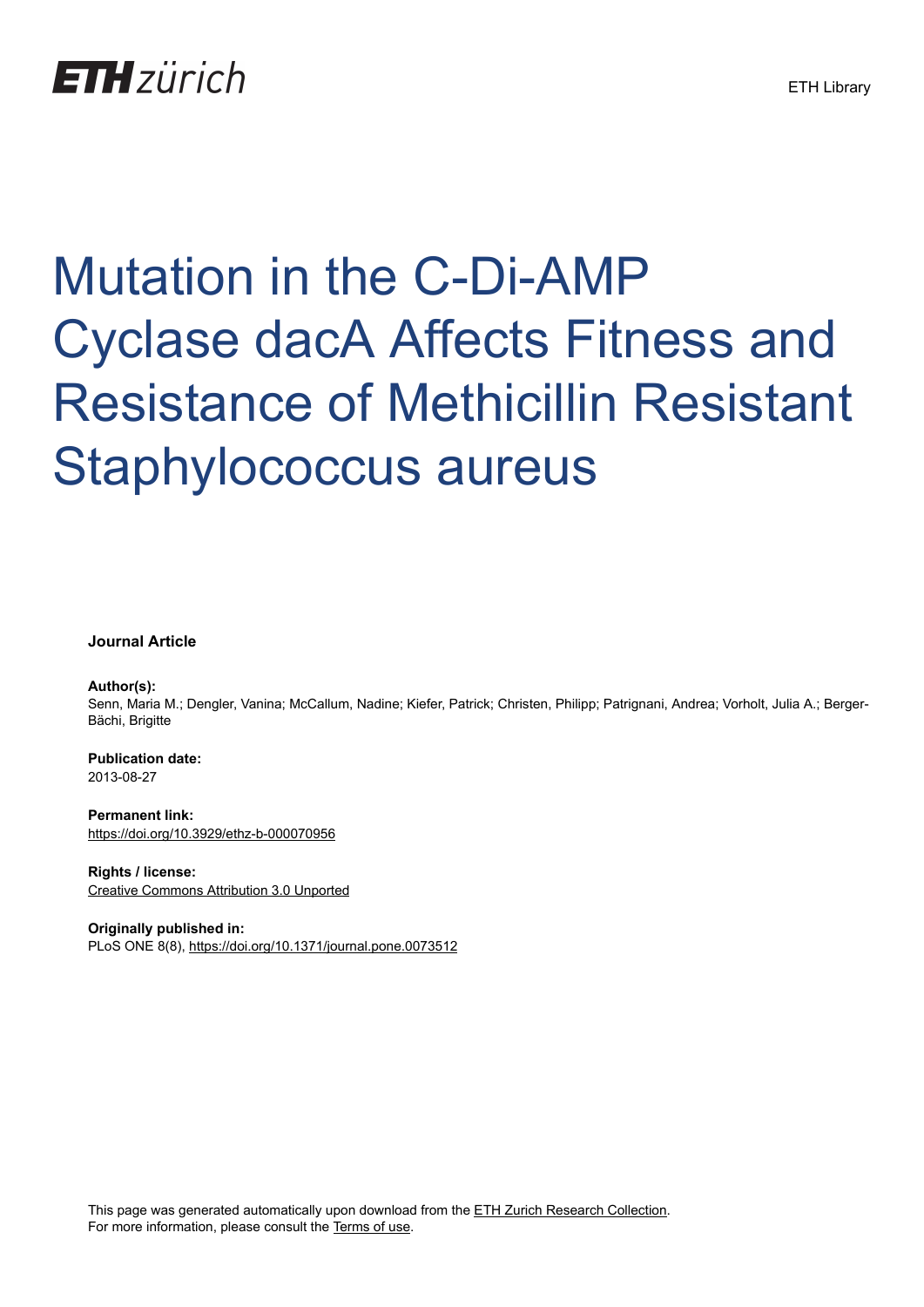### Mutation in the C-Di-AMP Cyclase *dacA* Affects Fitness and Resistance of Methicillin Resistant Staphylococcus aureus

#### Vanina Dengler<sup>1</sup>\*, Nadine McCallum<sup>1,2</sup>, Patrick Kiefer<sup>3</sup>, Philipp Christen<sup>3</sup>, Andrea Patrignani<sup>4</sup>, Julia A. Vorholt<sup>3</sup>, Brigitte Berger-Bächi<sup>1</sup>, Maria M. Senn<sup>1</sup>

1 Institute of Medical Microbiology, University of Zurich, Zurich, Switzerland, 2 Sydney Emerging Infectious Diseases and Biosecurity Institute (SEIB), University of Sydney, Sydney, Australia, 3 Institute of Microbiology, ETH Zurich, Zurich, Switzerland, 4 Functional Genomics Center Zurich, University/ETH Zurich, Zurich, Switzerland

#### Abstract

Faster growing and more virulent strains of methicillin resistant Staphylococcus aureus (MRSA) are increasingly displacing highly resistant MRSA. Elevated fitness in these MRSA is often accompanied by decreased and heterogeneous levels of methicillin resistance; however, the mechanisms for this phenomenon are not yet fully understood. Whole genome sequencing was used to investigate the genetic basis of this apparent correlation, in an isogenic MRSA strain pair that differed in methicillin resistance levels and fitness, with respect to growth rate. Sequencing revealed only one single nucleotide polymorphism (SNP) in the diadenylate cyclase gene dacA in the faster growing but less resistant strain. Diadenylate cyclases were recently discovered to synthesize the new second messenger cyclic diadenosine monophosphate (c-di-AMP). Introduction of this mutation into the highly resistant but slower growing strain reduced resistance and increased its growth rate, suggesting a direct connection between the dacA mutation and the phenotypic differences of these strains. Quantification of cellular c-di-AMP revealed that the dacA mutation decreased c-di-AMP levels resulting in reduced autolysis, increased salt tolerance and a reduction in the basal expression of the cell wall stress stimulon. These results indicate that c-di-AMP affects cell envelope-related signalling in S. aureus. The influence of c-di-AMP on growth rate and methicillin resistance in MRSA indicate that altering c-di-AMP levels could be a mechanism by which MRSA strains can increase their fitness levels by reducing their methicillin resistance levels.

Citation: Dengler V, McCallum N, Kiefer P, Christen P, Patrignani A, et al. (2013) Mutation in the C-Di-AMP Cyclase dacA Affects Fitness and Resistance of Methicillin Resistant Staphylococcus aureus. PLoS ONE 8(8): e73512. doi:10.1371/journal.pone.0073512

Editor: Herminia de Lencastre, Rockefeller University, United States of America

Received April 3, 2013; Accepted July 22, 2013; Published August 27, 2013

Copyright: © 2013 Dengler et al. This is an open-access article distributed under the terms of the Creative Commons Attribution License, which permits unrestricted use, distribution, and reproduction in any medium, provided the original author and source are credited.

Funding: The research leading to these results has received funding from the European Union Seventh Framework Programme (FP7/2007-2013) under grant agreement n°241446 (project ANTIRESDEV), the Novartis foundation for medical-biological research and the ETH Zurich. The funders had no role in study design, data collection and analysis, decision to publish, or preparation of the manuscript.

Competing Interests: The authors have declared that no competing interests exist.

\* E-mail: vdengler@imm.uzh.ch

#### Introduction

Infections with methicillin resistant Staphylococcus aureus (MRSA) have severely impaired treatment outcomes and are cost intensive for the healthcare system. MRSA contain a staphylococcal cassette chromosome mec (SCCmec) element harbouring the mecA gene that codes for an alternative penicillin binding protein, PBP2a, which confers resistance to beta-lactams, the antibiotic class of first choice for treating S. aureus infections. Initially, MRSA were restricted to healthcare settings with high antibiotic pressure. These healthcareassociated (HA)-MRSA strains generally displayed low heterogeneous resistance profiles, whereby only small subpopulations could survive at high beta-lactam concentrations. Over time, HA-MRSA strains possessing very high beta-lactam minimum inhibitory concentrations (MICs) emerged, such as E-MRSA 16 (ST32- MRSA-II) or the Iberian clone (ST247-MRSA-I), which successfully spread in hospitals all over the world (for reviews see [1,2]). Over the last fifteen years MRSA have started to spread in the community [3]. These so-called community-acquired (CA)-MRSA are characteristically fitter and more virulent than HA-MRSA strains (for reviews see [4,5]). CA-MRSA strains, such as USA300, are capable of infecting healthy individuals without obvious risk

factors [3]. CA-MRSA typically have relatively low oxacillin MICs, but their heterogeneous resistance profiles include higherresistant subpopulations of bacteria that can cause treatment failure. CA-MRSA-like clones are increasingly displacing conventional, previously successful, HA-MRSA clones in hospitals [6].

Methicillin resistance does not only depend on PBP2a production but it is also affected by the genetic background of a strain [7] and factors influencing methicillin resistance, previously called fem (factors essential for methicillin resistance) or aux (auxiliary) factors [8,9,10]. These factors are often directly or indirectly involved in cell envelope biosynthesis and turnover. Examples of fem/aux factors linked to the cell envelope include cell wall biosynthesis enzymes like GlmM [11], MurE [12], MurF [13], FemABX [14], PBP2 [15], PBP4 [16]; and wall teichoic acid biosynthesis enzymes including TagO/TarO [17], the dlt operon [18] and the wall teichoic acid ligase MsrR [19,20]. Fem/aux factors indirectly connected or with no obvious connection to the cell envelope include regulators like SigB [21], SpoVG [22], agr [23], SarA [23], XdrA [24], CcpA [25], SecDF [26] or two component systems like VraSR [27,28].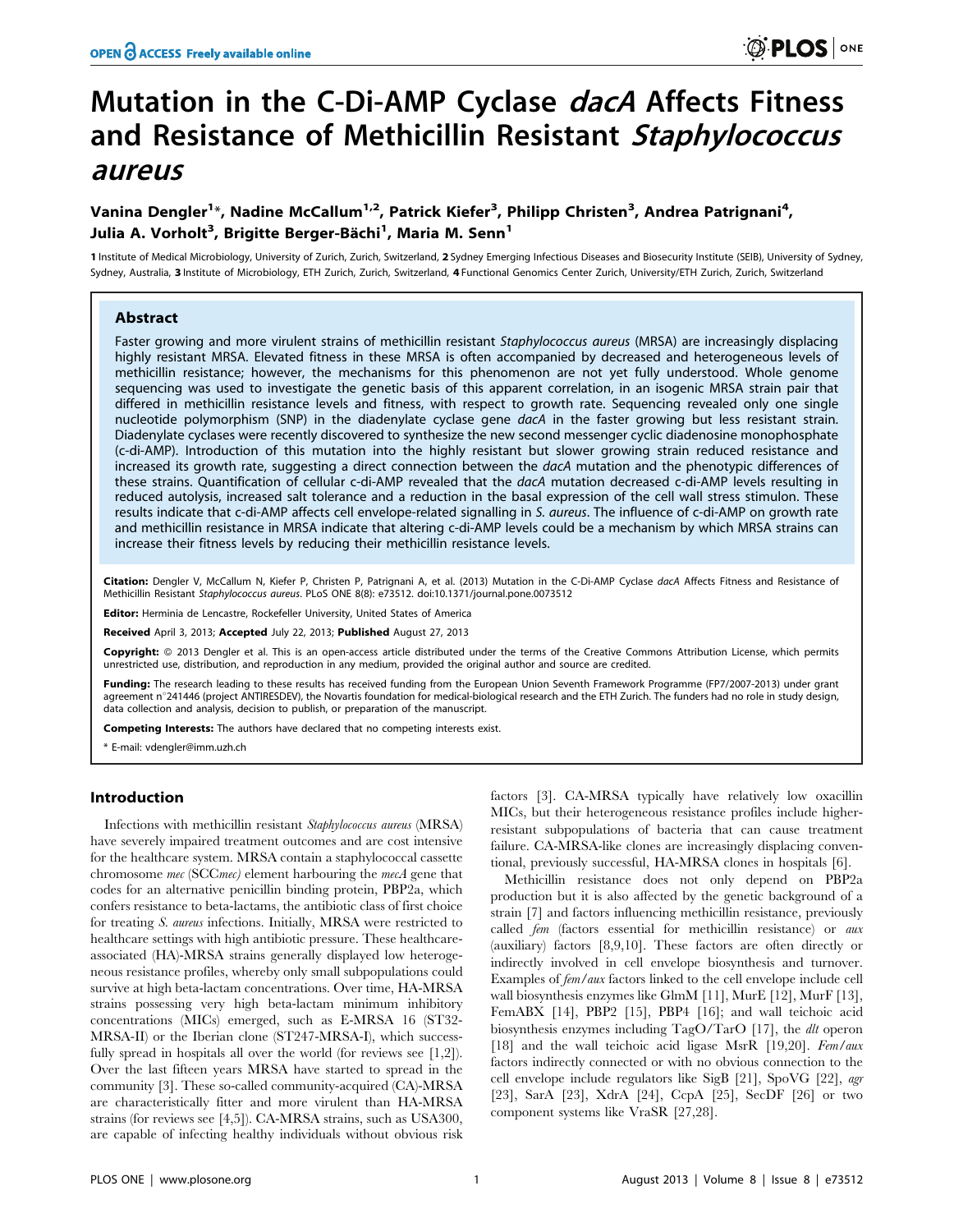Recently, a new second messenger, cyclic diadenosine monophosphate (c-di-AMP) was shown to influence methicillin resistance in S. aureus [29]. Second messengers are small molecules such as the nucleotides cAMP, cGMP, c-di-GMP or (p)ppGpp that regulate various cellular processes including virulence, biofilm formation, motility and the cell cycle. Levels of the nucleotide (p)ppGpp, involved in the stringent response, were also recently discovered to influence beta-lactam resistance [30]. Regulation by nucleotides can occur at transcriptional, translational and post translational levels (for reviews see [31,32]). c-di-AMP is synthesized by condensation of two ATP molecules by diadenylate cyclase domain (DAC) proteins and was first identified by Witte et al. in Bacillus subtilis in 2008 [33]. In contrast to B. subtilis, which has three different proteins with DAC domains, S. aureus possesses only one DAC domain protein, DacA. DacA is claimed to be essential and shows a similar structure to the B. subtilis DAC domain protein CdaA (previously called YbbP) containing a transmembrane domain and the DAC domain [29]. Additionally, the genetic regions of  $S$ . *aureus* and  $B$ . *subtilis* have a similar organisation forming the three-gene operons dacA-ybbR-glmM and  $cdaA-cdaR-glmM$ , respectively, including the phosphoglucosamine mutase glmM and the recently identified c-di-AMP regulator  $cdaR$ or its S. aureus homologue ybbR [11,34]. However, in B. subtilis the glucosamine-6-phosphate synthase gene glmS is located directly downstream of  $g/mM$  and forms an additional large transcript  $cdaA$  $ybbR$ -glmM-glmS [34]. In contrast, glmS in S. aureus is separated from  $g/mM$  by about 14 kb, which contains the cell wall associated protein  $fmtB$  (also called  $mrb$ ) and mannitol synthesis and export genes [35]. A larger transcript including fmtB but not glmS has been detected in S. aureus (dacA-ybbR-glmM-fmtB) [36]. In B. subtilis the protein encoded directly upstream of the diadenylate cyclase, CdaR (previously called YbbR), is a c-di-AMP synthase regulator which was found to specifically stimulate c-di-AMP production by CdaA [34]. Mehne and colleagues suggested that the same positive regulation could occur by YbbR of S. aureus since DacA and CdaA share several common features, as described above. The cellular level of c-di-AMP is further influenced by degradation of c-di-AMP to 5'-pApA by the phosphodiesterase GdpP [29,37]. In several studies, mutations in  $gdpP$  were found to increase resistance or tolerance to beta-lactam antibiotics in B. subtilis, Listeria monocytogenes and S. aureus by as yet unknown mechanisms [29,38,39,40,41,42]. Besides antibiotic resistance, c-di-AMP affects cell envelope homeostasis in both B. subtilis and S. aureus [29,40]. In S. aureus a 15-fold increased c-di-AMP level led to increased peptidoglycan cross-linking and could compensate for the absence of lipoteichoic acids [29]. Interestingly, c-di-AMP secreted from L. monocytogenes triggers a host type I interferon response; a c-di-AMP dependent type I interferon response was also detected in the Gram-negative Chlamydia trachomatis [43,44]. Furthermore, a gdpP mutation in Lactococcus lactis led to salt hypersensitivity and heat resistance [45].

Very recently the first c-di-AMP receptors were identified [46,47]. One is the TetR-like transcription factor DarR of Mycobacterium smegmatis [47] and four receptor proteins were identified in S. aureus; the potassium transporter-gating component KtrA, a predicted cation/proton antiporter CpaA, a PII-like signal transduction protein PstA and a histidine kinase KdpD [46]. However, it remains unclear how these c-di-AMP receptors influence cell envelope homeostasis and beta-lactam resistance, indicating that there might be more receptors.

Even though there has been extensive research on methicillin resistance, the mechanisms governing heterogeneous and homogeneous resistance in MRSA are not completely understood yet. In our study we analysed an isogenic MRSA strain pair differing in fitness and methicillin resistance levels. Whole genome sequencing identified only one single nucleotide polymorphism (SNP) which was in the diadenylate cyclase gene dacA. Markerless allelic replacement was used to confirm that this mutation was responsible for the transition from homogeneous to heterogeneous resistance and the associated faster growth rate. Quantification of cellular c-di-AMP levels indicated that phenotypic changes were caused by decreased c-di-AMP, due to the dacA-SNP.

#### Materials and Methods

#### Bacterial strains and growth conditions

The strains and plasmids used in this study are listed in Table 1. Bacteria were grown at 37°C in Luria Bertani (LB) broth (Difco Laboratories, Detroit, MI, USA), shaking at 180 rpm with a 1:5 culture to air ratio, or on LB agar plates unless indicated differently. Optical density (OD) was measured at 600 nm. Media were supplemented with the following antibiotics when appropriate: 10  $\mu$ g/ml tetracycline (Sigma, St. Lousis, MO, USA), 10  $\mu$ g/ ml chloramphenicol (Sigma), 100  $\mu$ g/ml ampicillin (Sigma), 200 ng/ml anhydrotetracycline (Sigma) or various concentrations of oxacillin (InfectoPharm, Heppenheim, Germany).

#### Whole genome sequencing and data analysis

Genome sequencing of strains RA120 and ME51 was performed by GATC Biotech AG (Konstanz, Germany) on an Illumina HiSeq 2000 (Illumina Inc., Saffron Walden, United Kingdom). Mapping of the 31-bp reads of a 200-bp paired-end library against the reference genome NCTC8325 and SNP calling was performed with the CLC Genomics workbench 4.8 (CLC Bio, Aarhus, Denmark), resulting in 63-fold mean depth coverage for RA120 (6'135'387 reads) and 83-fold mean depth coverage for ME51 (7'658'818 reads). The parent strain BB255 was sequenced using a PacBio RS SMRT sequencer (Pacific Biosciences Inc., Menlo Park, CA, USA) at the Functional Genomics Center Zurich. DNA from standard phenol/chloroform/isoamyl alcohol extractions was purified over DNeasy Mini Spin Columns (Qiagen, Düsseldorf, Germany). Two 250-bp libraries and one 6-kb library were prepared with the PacBio C1 chemistry kits provided by Pacific Biosciences according to the manufacturers' recommendations. The library was quality inspected and quantified on the Agilent Bioanalyzer (Agilent Technologies, Santa Clara, CA, USA) and on a Qubit Fluorometer (Life technologies Europe, Zug, Switzerland), respectively. After the run, sequencing reports were generated via the SMRT portal to assess the adapter dimer contamination, the sample loading efficiency, the obtained average read length and the number of filtered sub-reads. Mapping of the sub-reads against the reference genome NCTC8325 and SNP calling was performed automatically via the SMRT portal and confirmed using CLC Genomics Workbench 4.8. A 174-fold mean depth coverage from 1'978'548 reads with an average read length of 199 bp from the 250-bp libraries and 126'945 reads with an average read length of 981 bp including reads reaching up to 17'000 bp from the 6-kb library were achieved. The sequencing data was submitted to the European Nucleotide Archive (ENA) under the study accession number PRJEB400 and the sample accession numbers ERS251419 (BB255), ERS251420 (RA120) and ERS251421 (ME51).

#### Resequencing and construction of mutant strains

The identified SNP in dacA was confirmed by Sanger sequencing with the primers 2407.F (TTATTTCA-CACCTTTCTTTTGAAAG) and 2407.R (ATGGATTTTTC-CAACTTTTTTCAAA) at Mircosynth (Balgach, Switzerland).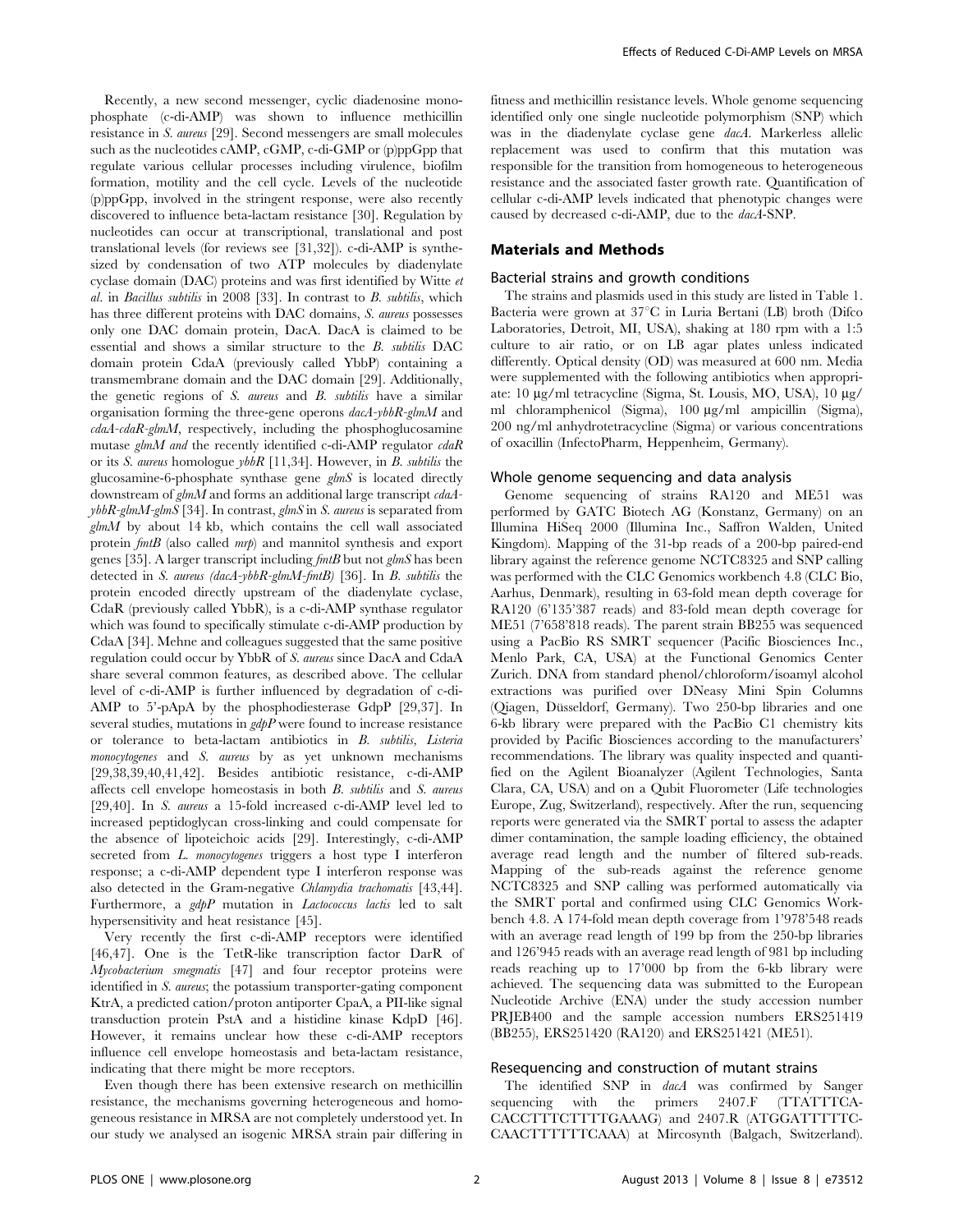#### Table 1. Strains and plasmids.

| Relevant genotype and/or phenotype                                                                                                                                    | Source or reference |  |
|-----------------------------------------------------------------------------------------------------------------------------------------------------------------------|---------------------|--|
|                                                                                                                                                                       |                     |  |
|                                                                                                                                                                       |                     |  |
| Restriction-deficient derivative of NCTC 8325-4                                                                                                                       | [68]                |  |
| NCTC8325 derivative, FK268 cured from plasmid pI524 by ethidium bromide<br>treatment, ST8, Mc <sup>5</sup>                                                            | $[53]$              |  |
| BB255 containing SCCmec type I, McR                                                                                                                                   | [54]                |  |
| RA120 derivative with increased fitness isolated from competition experiments,<br>mutation in DacA (Gly206Ser), McR                                                   | $[54]$              |  |
| Clinical HA-MRSA, ST250, McR                                                                                                                                          | [9]                 |  |
| BB255 with mutation in DacA (Gly206Ser), Mc <sup>S</sup>                                                                                                              | This study          |  |
| RA120 with mutation in DacA (Gly206Ser), McR                                                                                                                          | This study          |  |
| COL with mutation in DacA (Gly206Ser), McR                                                                                                                            | This study          |  |
|                                                                                                                                                                       |                     |  |
| F $\phi$ 80d/acZ $\Delta$ M15 recA1                                                                                                                                   | Invitrogen          |  |
|                                                                                                                                                                       |                     |  |
| S. aureus-E. coli shuttle vector, ori pAMα1, ori ColE1, E. coli Am <sup>r</sup> , S. aureus Cm <sup>r</sup>                                                           | [48]                |  |
| pKOR1 construct containing the <i>dacA</i> gene with 1000-bp upstream and 1020-bp<br>downstream regions carrying a mutation leading to Gly206Ser substitution in DacA | This study          |  |
| pBUS1 containing the sas016 promoter-luciferase reporter gene fusion                                                                                                  | [67]                |  |
|                                                                                                                                                                       |                     |  |

Abbreviations: Am, ampicillin; Cm, chloramphenicol; Mc, methicillin; Tc, tetracycline; r, resistant; s, susceptible; ST, sequence type. doi:10.1371/journal.pone.0073512.t001

The pKOR1 system developed by Bae & Schneewind was used to insert the mutation into *dacA* by homologous recombination [48]. The dacA gene, with additional 1000-bp upstream and 1020-bp downstream regions, was amplified from genomic DNA of strain ME51 using primers attB1-2407-upF (GGGG ACAAGTTTG-TACAAAAAAGCAGGCT CGACACCTCTTACTCCGTCT) and attB2-2407-downR (GGGG ACCACTTTGTACAA-GAAAGCTGGGT ACCAACAGCAATTAGATATG) and the fragment was recombined into the pKOR1 plasmid. Markerless allelic replacement was then performed as previously described [48].

#### Oxacillin population analysis profiles and determination of oxacillin minimum inhibitory concentration (MIC)

Antibiotic resistance profiles were determined by plating appropriate dilutions of an overnight culture, ranging from undiluted to  $10^{-7}$ , on increasing concentrations of oxacillin. Plates were incubated at  $37^{\circ}$ C and colony forming units per ml (CFU/ml) were determined after 48 hours. Experiments were performed at least three times and representative data are shown. MICs were determined using Etest® strips (BioMérieux, Marcy l'Etoile, France) on Mueller-Hinton plates swabbed with an inoculum of 0.5 McFarland and incubated at  $37^{\circ}$ C for 24 h. MICs tests were performed at least three times.

#### Autolysis

Spontaneous and induced autolysis were determined as previously described [26]. Briefly, cells were grown to OD 0.7, washed with 0.85% NaCl and resuspended in 0.01 M Naphosphate buffer pH 7. The OD was adjusted to 0.7, cultures were incubated at 37°C and decreases in OD were measured over time. For induced autolysis 0.01% Triton X-100 (Fluka, Buchs, Switzerland) was added to the phosphate buffer after washing. Values shown represent the means and standard deviation from three independent experiments. For statistical analysis of individual time points Student's t-tests were performed and for comparison of whole data sets two-way Anova was applied.

#### PBP2a and PBP4 Western blot

S. aureus membrane fractions were obtained as described by Quiblier et al. [26] and PBP2a Western blot analyses were performed as described by Ender at al. [49]. Briefly, cells were sampled by centrifugation and pellets were frozen in liquid nitrogen then resuspended and lysed with lysostaphin, lysozyme and DNase in SSM buffer (500 mM sucrose, 2 mM malate,  $20 \text{ mM } MgCl<sub>2</sub>$ , pH 6.8). After five cycles of freezing and thawing the membrane fraction was obtained by centrifugation at 20'000 g and resuspended in glycerol buffer (30% glycerol, 150 mM NaCl,  $25 \text{ mM TrisHCl}$ , 1 mM  $MgCl<sub>2</sub>$ , pH 7.5). Protein concentrations were measured by Bradford assay (BioRad, Hercules, CA, USA) and  $10-20$  µg of protein were separated on a SDS-7.5% PAGE for PBP2a Western blots and 80 µg of protein were separated on a SDS-12% PAGE for PBP4 Western blots. Gels were blotted onto PVDF-membranes (Immobilon-P, Milipore, Billerica, MA, USA) and the membranes were blocked with 5% milk powder and with 40 mg/ml human IgG (Calbiochem, Merck, Darmstadt, Germany). PBP2a was detected using PBP2a antibodies (1:20'000, Denka Seiken Tokyo, Japan) and Horseradish Peroxidase-Conjugated (HRP) goat anti-mouse IgG (1:2500, Jackson ImmunoResearch, West Grove, PA, USA). PBP4 was detected with PBP4 antibodies (1:2000, [50]) and goat anti-rabbit IgG HPR (1:5000, Jackson ImmunoResearch). Signals were quantified using the AlphaInnotech imager software (Santa Clara, CA, USA), loading differences were corrected and values were given as a percentage of the signal intensity of strain RA120 with standard deviation. Student's *t*-test was applied to determine the significance of any differences. Western blot analyses were performed on three independent protein extractions.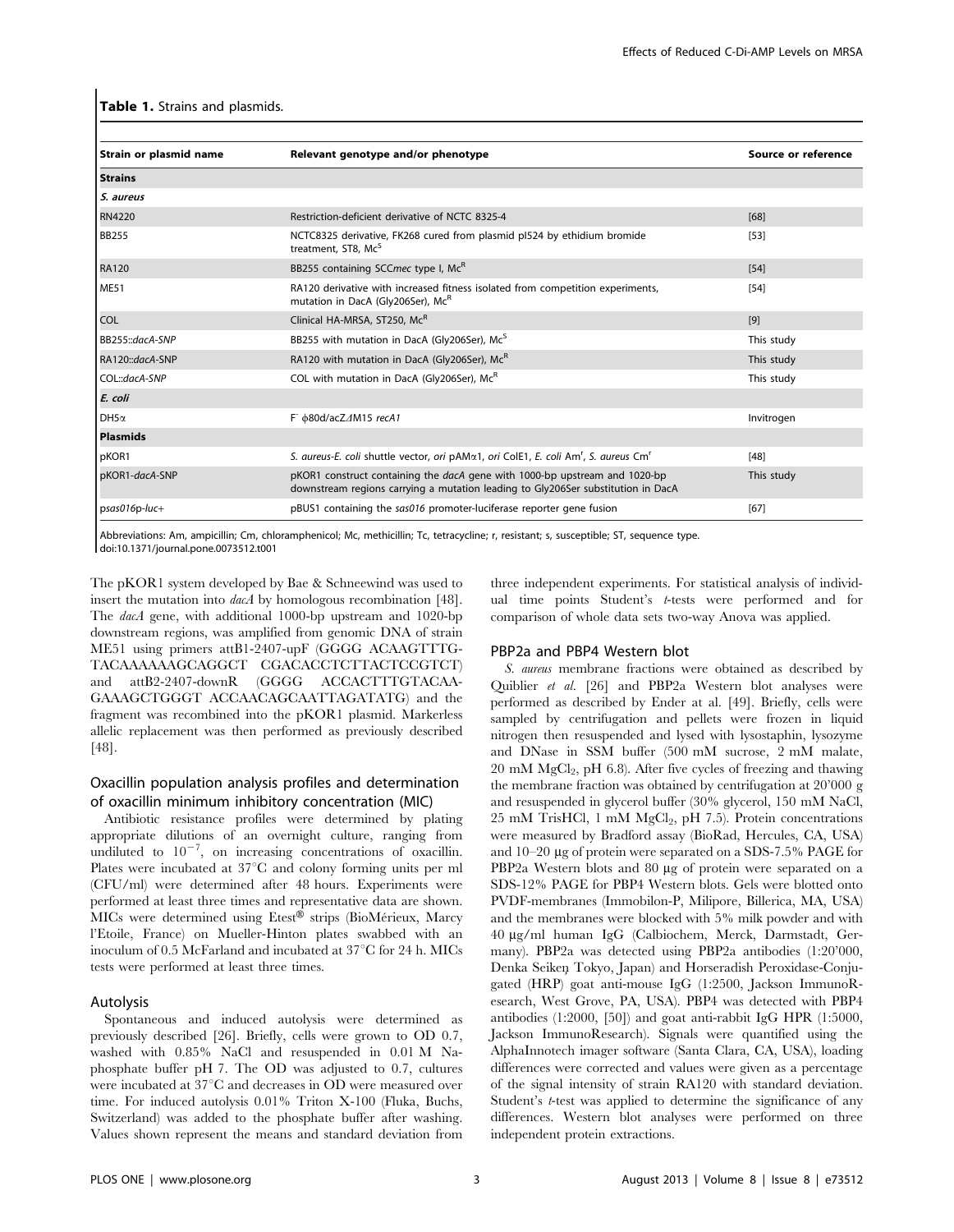#### Bocillin-FL staining of PBPs

Cell membrane fractions were extracted as described above. Eighty µg of proteins from membrane fractions were incubated for  $30$  min at  $35^{\circ}$ C with the fluorescent penicillin analogue Bocillin-FL (Invitrogen) as previously described [51]. Samples were separated by a SDS-7.5% PAGE and fluorescence was visualized with the FluorChem<sup>TM</sup> SP imaging system (AlphaInnotech).

#### NaCl tolerance

Overnight cultures of strains were transferred into a single row of a microtiter plate and serial 5-fold dilutions in 0.85% NaCl were prepared. Dilutions were replica-plated onto increasing NaCl concentrations using an automatic inoculator (Microtiter, Dynatech AG, Switzerland). All plates were incubated at  $37^{\circ}$ C for 48 h and three independent experiments were performed.

#### Luciferase assays

Luciferase measurements were performed as described earlier [19]. Briefly, cultures were inoculated at OD 0.05 and 1 ml samples were harvested by centrifugation after 1.5, 3, 4.5, 6 and 7.5 hours. Pellets were thawed and resuspended in PBS to OD 10. Cell suspensions were mixed with equal amounts of Luciferase Assay System substrate (Promega, Madison, WI, USA) and luminescence was measured on a Turner Designs TD-20/20 luminometer (Promega). For statistical analysis of individual time points and for comparison of whole data sets, Student's t-test and two-way Anova were applied, respectively.

#### Cell sampling for c-di-AMP quantification

Overnight cultures were diluted to OD 0.05 and grown to OD 2. Cells were harvested by filtration using  $0.2 \mu m$  RC filters (Sartorius Stedium Biotech, Göttingen, Germany) collecting 3 ml culture per filter and two filters for each of the five replicates. Filters were washed once with 10 ml Braun water (37 $\degree$ C, B. Braun Meslungen AG, Meslungen, Germany) and directly transferred into 12 ml of pre-cooled quenching solution  $(-20^{\circ}C, 60\%$ acetonitril (Sigma, CHROMASOLV® Plus), 20% methanol (Sigma), 20% 0.5 M formic acid). Three hundred  $\mu$ l of 0.5  $\mu$ M c-di-GMP (Biolog, Bremen, Germany) solution were added as an internal standard and the solution was sonicated four times for 20 seconds before it was snap frozen in liquid nitrogen and lyophilised.

#### c-di-AMP analysis by LC-MS

Analyses were performed with a Rheos 2200 HPLC system (Flux Instruments, Basel, Switzerland) coupled to an LTQ Orbitrap mass spectrometer (Thermo Fisher Scientific, Waltham, MA, USA), equipped with an electrospray ionisation probe. c-di-AMP esters were analyzed by a method previously used for online solid phase extraction (SPE) and LC-MS analysis of CoA esters [52] with the exception of the MS analysis which was optimized for ionization of c-di-AMP (for parameters see below). Besides desalting, the method allowed complete removal of polar compounds including mono-nucleotides from cell extracts and samples could be injected at higher concentration. To perform online SPE of c-di-AMP and c-di-GMP prior to LC separation two C18 analytical columns (Gemini  $50\times2.0$  mm and  $100\times2.0$  mm, particle size 3 µm; Phenomenex, Torrance, CA, USA) were used. Flow rate was 220 µl/min, solvent A was 50 mM formic acid adjusted to pH 8.1 with NH4OH and solvent B was methanol. The injection volume was  $10 \mu$ . For online desalting, samples were loaded on  $50\times2.0$  mm C18 column and the sample was washed on column for 5 min with 100% solvent A. During SPE

the short column was connected to waste via a 6-port-valve and the  $100\times2.0$  mm column was equilibrated with solvent A by an additional pump. After desalting both columns were connected in series and the following gradient of B was applied to separate c-di-AMP: 5 min, 5%; 15 min, 23%; 25 min, 80%; 27 min, 80%. The LC-MS system was equilibrated for 6 min at initial elution conditions between two successive analyses. The LC was coupled to the mass spectrometer. Sheath gas flow rate was 40, auxiliary gas flow rate was 30, tube lens was –93 V, capillary voltage was – 35 V, and ion spray voltage was –4.0 kV. MS analysis was done in the negative FTMS mode at a resolution of 60,000 (m/z 400).

#### Quantification of c-di-AMP

c-di-AMP was quantified using c-di-GMP as an internal standard to compensate for loss during sample preparation. Though c-di-GMP and c-di-AMP are chemically very similar, they do not co-elute and other compounds present in the sample can influence electrospray ionization of compounds. Therefore, the area response factors of the two compounds were determined in a series of standard solutions relative to the series of S. aureus cell extracts spiked with standards. The slope of a linear calibration curve  $(y = m^*x+b)$  was determined for both compounds in standard and in cell extracts and slope ratios  $(m_{sample}/m_{standard})$ were calculated. Values were used to correct corresponding peak areas measured in S. aureus extracts. The detection limit of 32 nM c-di-AMP (corresponding to 0.3 pmol c-di-AMP on the column) was estimated from the intercept of the calibration curve.

#### Results and Discussion

#### Identification of mutation in the diadenylate cyclase gene dacA

In previous studies a highly and homogeneously resistant MRSA was constructed by introducing the SCCmec element from strain COL into the methicillin sensitive S. aureus (MSSA) strain BB255 [53,54]. Introduction of the resistance cassette caused a fitness cost and significantly reduced the growth rate of the resulting MRSA strain RA120. From this slow growing strain RA120, a faster growing variant, ME51, was isolated during a competitive growth experiment [54]. Rescue from the fitness burden was accompanied by reduced, heterogeneous resistance to oxacillin [54]; a phenotype observed in CA-MRSA strains [4]. Genome sequencing of these two MRSA strains, RA120 and ME51, revealed 80 SNPs or deletion/insertion polymorphisms (DIPs) present in both strains, compared to the published NCTC8325 sequence (GenBank accession CP000253). Therefore, the parent strain BB255 was subsequently sequenced, confirming that these SNPs were already present in BB255, which excluded the possibility that these genetic differences were connected to the introduction of the SCCmec element (complete Table S1). All 46 sequencing errors identified in the NCTC8325 sequence by Berscheid et al. were confirmed in BB255 [55]. Twelve SNPs and one DIP were likely to be additional sequencing errors in the published NCTC8325 sequence since they were present in all other published S. aureus genomes including the NCTC8325 derivative RN4220 [56] (Table 2, marked with a cross in column RN4220). Thus, 21 SNPs or DIPs were identified to be real differences between BB255 and other NCTC8325 derivatives (Table 2). These mutations could either have been naturally acquired over time or caused by the ethidium bromide treatment of the original NCTC8325 FK268 that was used to cure it from its plasmid to create strain BB255 [53].

The SCCmec element introduced from strain COL was identical in both strains RA120 and ME51, but had four SNPs and a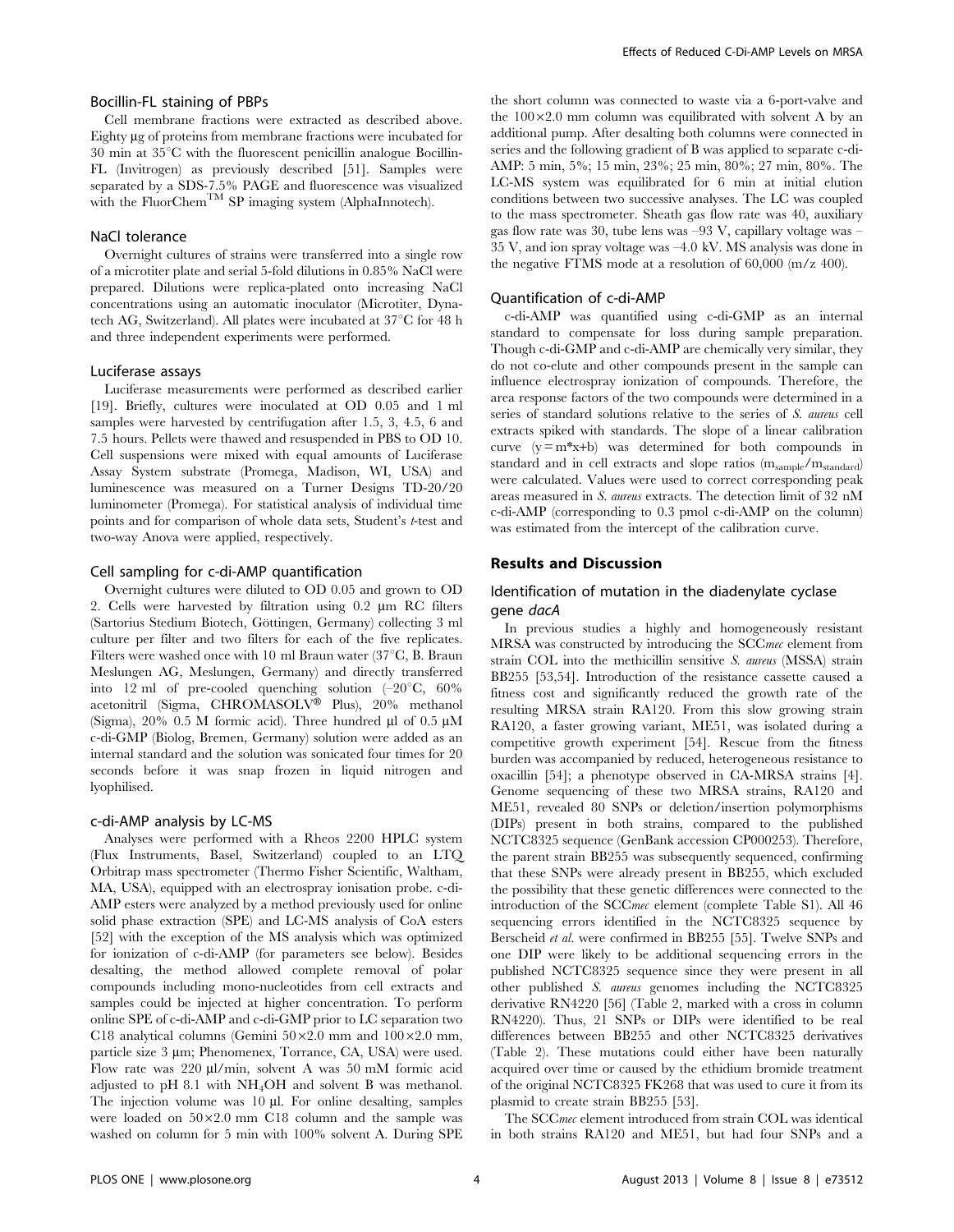Table 2. SNPs and DIPs identified in BB255, RA120 and ME51.

| Position <sup>1</sup> | Ref <sup>2</sup> | Seq <sup>3</sup> | Impact    | Locus (SAOUHSC_) <sup>1</sup> | Description <sup>4</sup>                                                                             | RN4220 <sup>5</sup> |
|-----------------------|------------------|------------------|-----------|-------------------------------|------------------------------------------------------------------------------------------------------|---------------------|
| 5286                  | G                | A                | Gly85Ser  | 00166                         | DNA gyrase, ATP hydrolyzing subunite B                                                               |                     |
| 22181                 | C                | A                |           | Intergenic 00018/00019        | Non-coding                                                                                           | X                   |
| 47652                 | T                |                  |           | Intergenic 00044/00045        | Non-coding                                                                                           | X                   |
| 73564                 | G                | Τ                | Asn472Lys | 00069                         | Partial spa gene for immunglobulin G binding<br>protein A                                            |                     |
| 142255                | G                | T                | Gly200Trp | 00136                         | CHP, nitrate transport ATP-binding protein NrtD,<br>Putative ABC transporter                         |                     |
| 210632                | Τ                | Α                | Asp454Glu | 00190                         | CHP, membrane domain of membrane-anchored<br>glycerophosphoryl diester phosphodiesterase             |                     |
| 218932                | $\mathsf C$      | T                | Asp63Asn  | 00197                         | Putative acyl-CoA dehydrogenase domain protein                                                       |                     |
| 230630                | $\mathsf T$      | G                | Silent    | 00209                         | Putative PTS system maltose-and glucose-specific<br>EIICB component                                  |                     |
| 252494                | G                | A                | Gly323Asp | 00230                         | Two-component sensor histidine kinase LytS                                                           |                     |
| 329229                | $\mathsf T$      | C                | Leu131Ser | 00314                         | Possible transcriptional regulator MarR family,<br>MATE family multi-antimicrobial extrusion protein |                     |
| 433209                | A                | T                |           | Intergenic 00434/00435        | Non-coding                                                                                           |                     |
| 523591                | G                | A                | Glu431Lys | 00524                         | DNA-directed RNA polymerase beta subunit                                                             |                     |
| 541723                | $\sf T$          | G                |           | Intergenic 00535/00536        | Non-coding                                                                                           |                     |
| 541724                | G                | C                |           | Intergenic 00535/00536        | Non-coding                                                                                           |                     |
| 649126                | G                | T                | Silent    | 00661                         | CHP, putative lipase/esterase                                                                        | X                   |
| 841103                | G                | T                | Silent    | 00877                         | Iron-sulphur cluster assembly accessory protein                                                      | x                   |
| 841139                | G                | T.               | Silent    | 00877                         | Iron-sulphur cluster assembly accessory protein                                                      | $\pmb{\mathsf{x}}$  |
| 980692                | C                | T                | Pro301Leu | 01009                         | Phosphoribosylaminoimi-dazole carboxylase,<br>ATPase subunit                                         |                     |
| 1013608               | G                | $\overline{A}$   | Val50Met  | 01044                         | CHP, putative transcriptional regulator                                                              |                     |
| 1653482               | G                | Α                | Silent    | 01748                         | tRNA-guanine transglycosylase                                                                        | x                   |
| 2243145               | G                |                  |           | R0005                         | rRNA-16S Ribosomal RNA                                                                               |                     |
| 2243146               | G                |                  |           | R0005                         | rRNA-16S Ribosomal RNA                                                                               |                     |
| 2318272               | G                | A                |           | Intergenic 002512/02515       | Non-coding                                                                                           | $\mathsf{x}$        |
| 2318274               | G                | T                |           | Intergenic 002512/02515       | Non-coding                                                                                           | x                   |
| 2318290               | C                | $\overline{A}$   |           | Intergenic 002512/02515       | Non-coding                                                                                           | X                   |
| 2331612               | C                | Α                | Ala30Ser  | 02527                         | Peptidoglycan pentaglycine interpeptide<br>biosynthetic protein FmhB (FemX)                          |                     |
| 2383630               | G                | T.               | Silent    | 02591                         | CHP, putative membrane protein                                                                       | X                   |
| 2383660               | G                | T.               | Silent    | 02591                         | CHP, putative membrane protein                                                                       | x                   |
| 2466536               | T                | C                | Lys349Glu | 02681                         | Nitrate reductase, alpha subunit                                                                     |                     |
| 2556234               | Α                | G                |           | Intergenic 02781/02782        | Non-coding                                                                                           |                     |
| 2596878               | C                | T.               | Gly107Asp | 02818                         | MFS family major facilitator transporter                                                             |                     |
| 2678563               | $\mathsf T$      | C                | Silent    | 02911                         | CHP                                                                                                  | $\pmb{\mathsf{x}}$  |
| 2684051               | C                | T                | Ala90Thr  | 02919                         | 3-methyl-2-oxobutanoate hydroxymethyltransferase                                                     |                     |
| 2689048               | G                | T                | Val353Leu | 02923                         | Amino acid permease                                                                                  | $\pmb{\mathsf{x}}$  |

<sup>1</sup>Genome positions and locus numbers are according to NCTC8325 sequence (GenBank accession CP000253). <sup>2</sup>Reference nucleotide in NCTC8325. <sup>3</sup>Sequenced nucleotide in BB255, RA120 and ME51 determined in this study. <sup>4</sup>Description of putative gene products and functions were taken from NCTC8325 annotations and were improved from annotations of other S. aureus strains. <sup>5</sup>x in this column indicates SNP/DIP is present in RN4220 [56]. Abbreviation: CHP, conserved hypothetical protein. doi:10.1371/journal.pone.0073512.t002

deletion when assembled against the published SCCmec sequence of COL (GenBank accession CP000046). One mutation was found in a glycerophosphoryl diester phosphodiesterase (COL genome position G38611A, SACOL\_0031, Asp95Asn) and one in a conserved hypothetical protein (C51476T, SACOL\_0044, Cys42Tyr). In the gene of the methicillin resistance surface protein Pls two silent SNPs (G57595A, A61354T) and a five nucleotide deletion at position 61363-61367, leading to the loss of amino acids and a frame shift resulting in truncation of Pls at amino acid 1383, were detected.

In addition to the SNPs and DIPs present in both strains, the genome sequences of RA120 and ME51 differed by only one nucleotide in the recently discovered c-di-AMP cyclase gene dacA (SAOUHSC\_02407) [29,33], which was confirmed by Sanger sequencing. The SNP was identified in ME51, resulting in the change of a highly conserved glycine to a serine (Gly206Ser,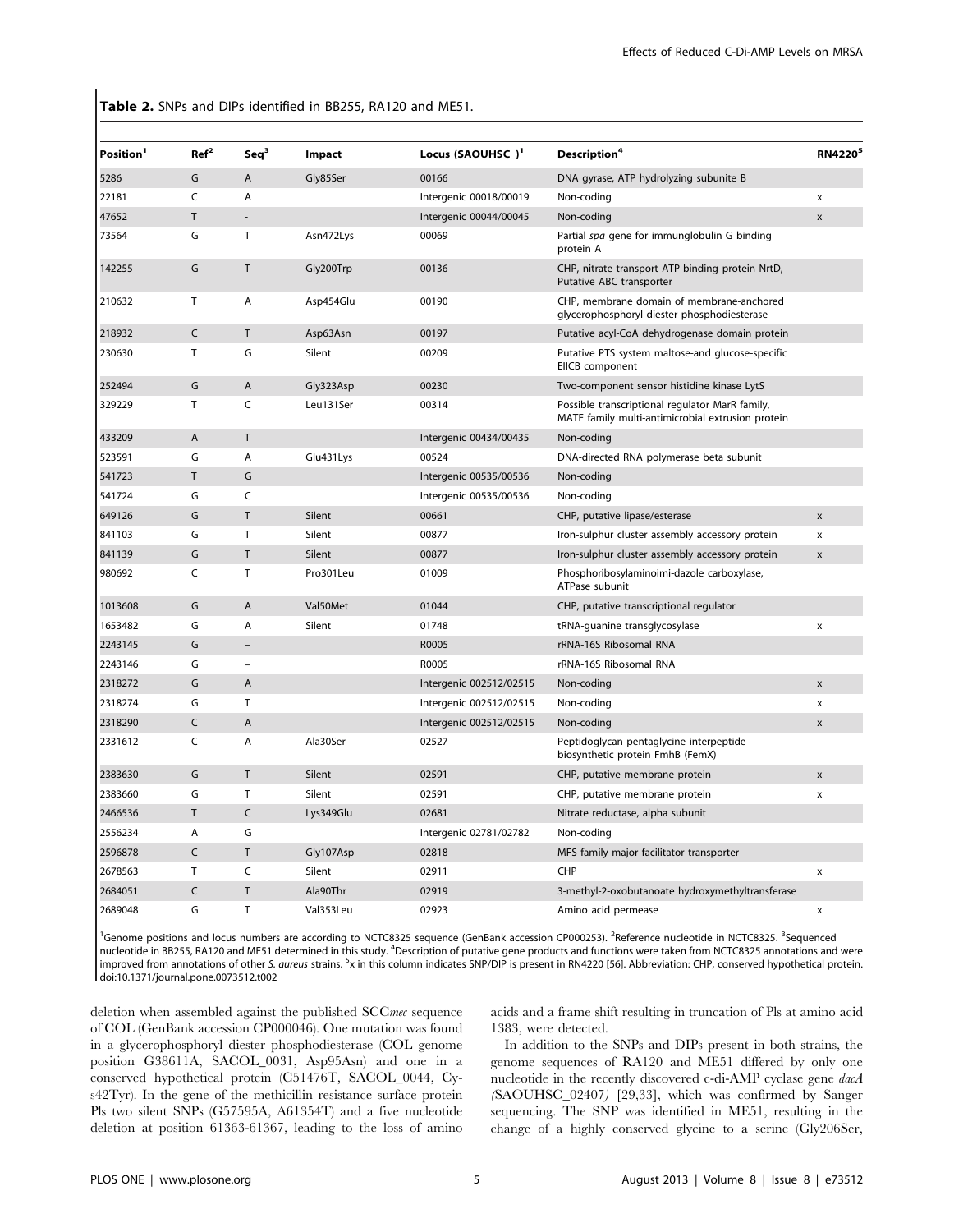genome position C2235346T in NCTC8325) which is separated by only one amino acid from the proposed functional motive RHR of the diadenylate cyclase [33].

#### Reconstruction of the dacA-SNP

To confirm a direct connection between the mutation in the dacA gene and the phenotypic changes in ME51 that resulted in it becoming a fitter but heterogeneously resistant strain, the mutation was artificially introduced into the homogeneously high-level resistant but slow growing strain RA120 by homologous recombination, resulting in strain RA120::dacA-SNP. Upon introduction of the SNP into RA120, its resistance profile became heterogeneous (Figure 1A) and the oxacillin MIC decreased from  $>$ 256 mg/L for RA120 to 64 mg/L for RA120::dacA-SNP. Like ME51, strain RA120::dacA-SNP grew faster than RA120 (Figure 1B). The growth rate increased significantly  $(p<0.01)$  upon introduction of the dacA-SNP with a reduction of the doubling time from  $39.5\pm1.7$  min for RA120 to 29. 8 $\pm1.6$  min for RA120::dacA-SNP in the exponential growth phase. These resistance and fitness features of RA120::dacA-SNP were comparable to ME51 which had a doubling time of  $29.0\pm2.1$  and an oxacillin MIC of 64 mg/L. Several recently published studies found that mutations in the c-di-AMP phosphodiesterase  $gdpP$ increased resistance to beta-lactam antibiotics [38,39,40,41]. The study of Corrigan et al. quantified the c-di-AMP levels in a  $gdpP$ mutant confirming thereby that elevated c-di-AMP levels are associated with increased beta-lactam resistance [29]. We hypothesized that the opposite occurred in ME51. The amino acid substitution close to one of the functional motifs in DacA could reduce the efficiency of the cyclase resulting in a lower c-di-AMP level and decreased beta-lactam resistance. The growth rate of the constructed mutant RA120::dacA-SNP increased to a level that was comparable to that of the naturally selected mutant ME51 (Figure 1B), suggesting a direct connection between increased fitness and the mutation in dacA.

#### Quantification of c-di-AMP and penicillin binding proteins (PBPs)

To prove our hypothesis that the dacA mutation reduces the cellular level of c-di-AMP, LC-MS analysis of RA120, ME51 and RA120::dacA-SNP were performed to quantify c-di-AMP. The amount of c-di-AMP per mg cellular dry weight (cdw) was  $13.8\pm1.7$  ng/mg cdw for the wild type strain RA120 and significantly reduced to  $5.8 \pm 0.2$  ng/mg cdw and  $4.5 \pm 0.5$  ng/ mg cdw for ME51 and RA120::dacA-SNP, respectively (Figure 2A). Compared to the up to 15-fold increase seen in c-di-AMP upon  $gdpP$  mutation [29] this is a rather small decrease which, however, had a pronounced effect on fitness and resistance.

Pozzi and co-workers showed that a heterogeneously resistant strain was transformed into a homogeneously resistant strain that produced increased amounts of PBP2a, upon mutation in the c-di-AMP phosphodiesterase  $gdpP$  [41]. Thus, one explanation for a reduction of resistance in the strains ME51 and RA120::dacA-SNP could be a decreased level of PBP2a. However, in our strains no significant difference in PBP2a production was detected upon dacA mutation neither in ME51 nor in RA120::*dacA*-SNP (Figure 2B). Quantification of signal intensities from PBP2a Western blots gave values of  $96\pm6\%$  for ME51 at OD1 and  $104\pm5\%$  at OD 4, relative to the signal intensity of RA120. Similar values were detected for RA120::dacA-SNP resulting in intensity percentages of  $98\pm4\%$  at OD 1 and  $106\pm6\%$  at OD 4, compared to RA120. In the study of Pozzi et al. the effect of their gdpP mutation on the c-di-AMP level was not quantified, but it may be assumed from the studies of Corrigan et al. that gdpP mutations have a more drastic



Figure 1. Oxacillin resistance and fitness of RA120, ME51 and RA120:: dacA-SNP. A, oxacillin population analysis profiles and B, growth curves of the strain RA120 (black squares) and the dacA-SNP strains ME51 (white diamonds) and RA120::dacA-SNP (white squares). Representative data from three independent experiments are shown. doi:10.1371/journal.pone.0073512.g001

effect on c-di-AMP levels than the dacA-SNP identified in this study. This could be reflected in the magnitude of PBP2a level changes [29], and explain why we could not detect a difference in PBP2a levels in our *dacA*-SNP mutants. Alternatively, the *dacA*-SNP may influence methicillin resistance independently of the amount of PBP2a. c-di-AMP was previously found to affect cell wall homeostasis and elevated levels of c-di-AMP increased peptidoglycan cross linking by an as yet unknown mechanism [29,40]. These findings, together with the fact that  $gdpP$  mutations in MSSA strain backgrounds lead to increased beta-lactam MICs [39] and our observation of decreased oxacillin resistance in MSSA strain BB255 upon dacA-SNP introduction (see below), suggest that the effects of c-di-AMP on beta-lactam resistance are likely to be at least partially independent of PBP2a levels. However, more research is required to understand the mechanism by which c-di-AMP affects cell wall homeostasis and beta-lactam resistance.

Since PBP2 and PBP4 were previously shown to affect betalactam resistance, the protein levels of endogenous PBPs were also analysed [15,16,57,58]. Qualitative analysis of the amount of the endogenous PBPs PBP1, PBP2 and PBP3 using the fluorescent penicillin analogue Bocillin-FL did not reveal any obvious differences between the strains RA120, ME51 and RA120::dacA-SNP (Figure 2C). Interestingly, PBP4 Western blots showed seemingly higher amounts of PBP4 in dacA-SNP strains ME51 and RA120::dacA-SNP, which, however, was not significantly different from RA120 due to large variations between experiments (Figure 2D). Quantification of Western blot signals as in percentages of the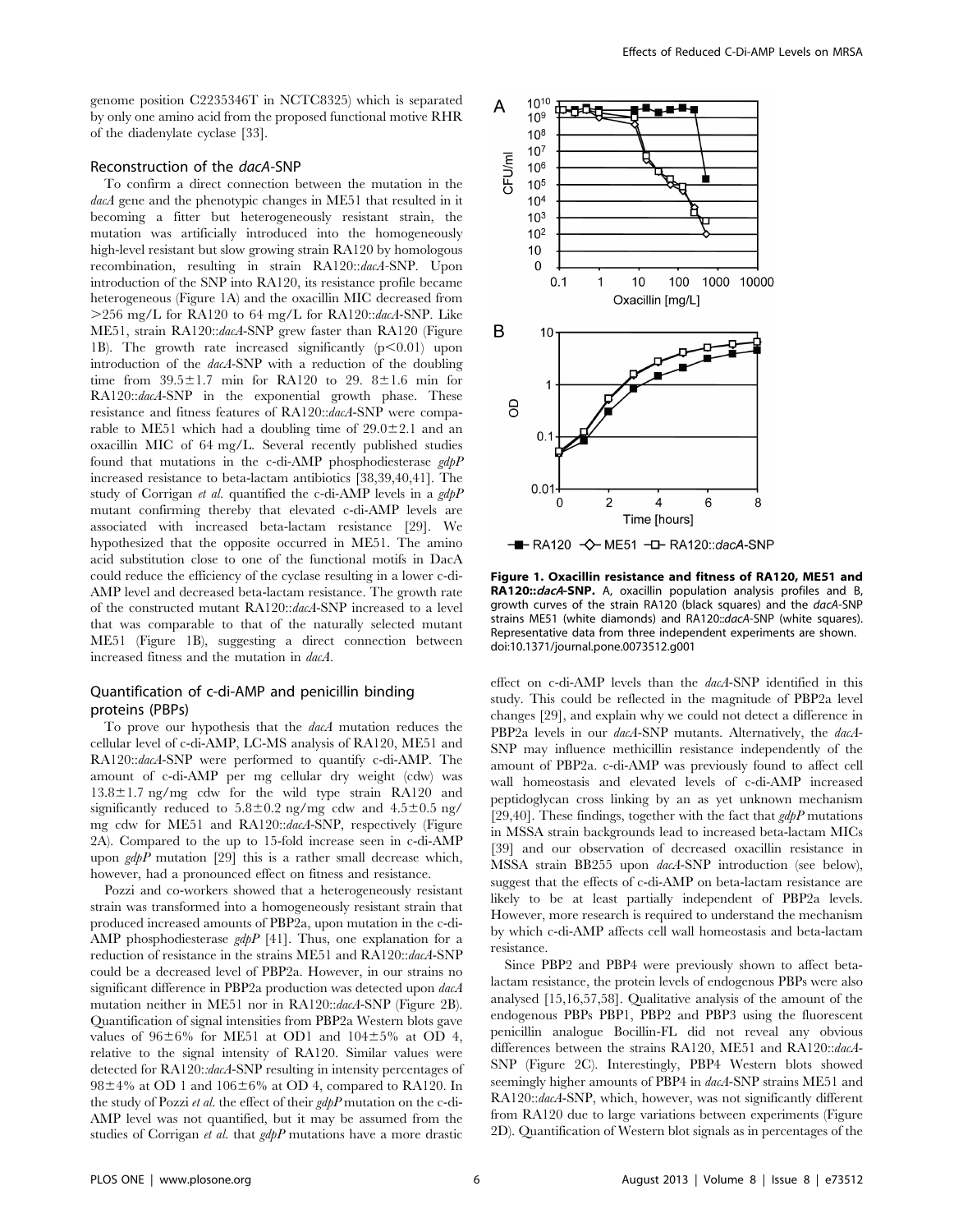

Figure 2. Cellular levels of c-di-AMP and PBPs of RA120, ME51 and RA120:: dacA-SNP. A, cellular levels of c-di-AMP quantified by LC-MS in ng per mg cellular dry weight (cdw). Average values from five biological replicates with standard deviation are shown. Asterisks indicate significant differences compared to RA120 (\*\*  $p$  < 0.01). B, PBP2a (76 kDa) Western blot analysis, C, visualisation of PBP1 (83 kDa), PBP2 (80 kDa) and PBP3 (77 kDa) using the fluorescent penicillin analogue Bocillin-FL and D, PBP4 (48 kDa) Western blot analysis of membrane fractions of the strains RA120 (1), ME51 (2) and RA120::dacA-SNP (3) sampled at indicated ODs. Representative results from three independent protein extractions are shown. doi:10.1371/journal.pone.0073512.g002

signal intensity of RA120 gave values of  $197\pm61\%$  and  $181\pm62\%$ at OD 1, and  $171\pm52\%$  and  $190\pm58\%$  at OD 4, respectively. This observation was unexpected, since previous studies had shown that PBP4 levels directly correlated with beta-lactam resistance; overexpression of PBP4 leading to increased betalactam resistance [57] and deletion of PBP4 reducing resistance levels [16,58,59]. Even though the importance of PBP4 for betalactam resistance was shown to be very strain dependent [16], we would not have expected to see higher PBP4 levels in the dacA-SNP strains that had reduced oxacillin MICs. However, it is possible that despite increased total amounts, PBP4 activity or localisation could be impaired and further research is required to evaluate if there is a connection between c-di-AMP levels and PBP4 levels, activity or localisation.

#### Cell envelope associated phenotypes of dacA-SNP

Additional effects of this more than 2-fold decrease in the cellular c-di-AMP level were further investigated by phenotypic characterisation of RA120 and the dacA-SNP strains ME51 and RA120::dacA-SNP. In S. aureus, elevated c-di-AMP levels caused by  $gdpP$  mutations were found to affect cell envelope homeostasis resulting in increased autolysis and increased resistance to lysostaphin and oxacillin [29]. As expected, we observed the opposite effect in dacA-SNP strains. The dacA-SNP clearly decreased resistance to oxacillin as shown above (Figure 1A) and decreased both spontaneous and Triton X-100 induced autolysis (Figure 3AB). However, resistance to lysostaphin was not affected (data not shown).

A study in Lactococcus lactis revealed salt hypersensitivity in a spontaneous  $gdpP$  mutant [45]. Although, S. aureus can tolerate high salt concentrations [60], we could detect decreased salt sensitivity in the mutants with lower c-di-AMP levels (Figure 3C). Inversely, increased salt sensitivity was observed very recently for a S. aureus gdpP mutant with 15-fold increased c-di-AMP levels and for a mutant of the newly identified c-di-AMP target ktrA, a potassium transporter-gating component [46].

Since previous studies suggest c-di-AMP to be involved in cell envelope homeostasis and cell envelope stress [29,40] we analysed the effect of the dacA-SNP on expression of the cell wall stress stimulon (CWSS). Induction of the CWSS, a set of genes controlled by the two component system VraSR, is a good indicator of cell envelope stress caused by disturbance of cell envelope biosynthesis [19,28,61]. CWSS expression is up-regulated by depletion or deletion of cell envelope biosynthesis enzymes or upon exposure to cell wall-targeting antibiotics  $[19,61,62,63,64,65,66]$ . Using the well established reporter plasmid psas $016_p$ -luc+ which contains the promoter of sas $016$ , a highly responsive CWSS gene of unknown function, fused to a luciferase gene [65,67], the CWSS expression was measured indirectly in relative light units (RLU). Indeed, we detected a lower basal CWSS expression over growth in the dacA-SNP strains ME51 and RA120::dacA-SNP (Figure 3D). The expression level in the parent strain RA120 was about 3-fold higher than in the dacA-SNP strains. These findings suggest that cell wall stress stimulon expression could correlate directly with cellular c-di-AMP levels.

#### Effect of the dacA-SNP on fitness, resistance and c-di-AMP levels in an MSSA strain and in an MRSA of different genetic background

To determine the general importance of DacA in different strain backgrounds, the dacA-SNP was introduced into the MSSA parent strain BB255 and into the MRSA strain COL which both carried dacA genes that were 100% identical to dacA in RA120. Both resulting mutants showed increased oxacillin susceptibility (Figure 4A). The number of surviving cells decreased in the methicillin sensitive strain BB255::dacA-SNP by approximately 1000-fold on plates containing 0.125 mg/L or 0.25 mg/L of oxacillin, which was also reflected by a reduction of the oxacillin MIC from 0.25 mg/L in BB255 to 0.125 mg/L in BB255::dacA-SNP. In the COL::dacA-SNP mutant a lowered and heterogeneous resistance profile was observed, though the effect was slightly less pronounced than in the BB255 derived MRSA RA120::dacA-SNP. The oxacillin MIC for COL decreased from  $>256$  mg/L to 256 mg/L upon introduction of dacA-SNP.

The impact of the  $dacA$ -SNP on fitness varied between the different strains. The MSSA strain BB255 showed a decrease in the growth rate upon the introduction of the dacA-SNP (Figure 4B); the doubling time increased from  $30\pm2.1$  min for BB255 to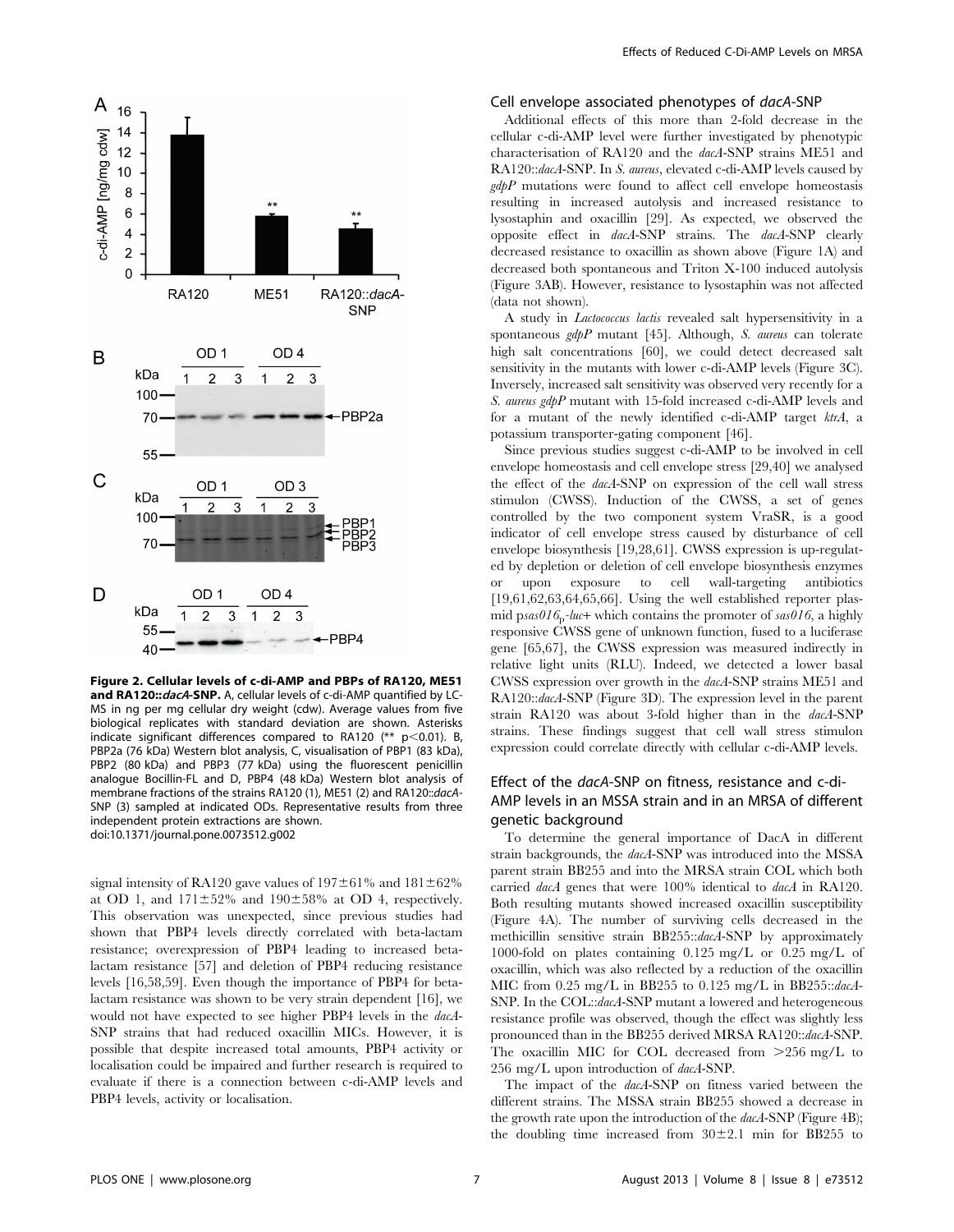

Figure 3. Analysis of phenotypes associated with cell envelope properties in RA120, ME51 and RA120::dacA-SNP. A, spontaneous autolysis of RA120 (black squares) and the dacA-SNP strains ME51 (white diamonds) and RA120::dacA-SNP (white squares) in phosphate buffer and B, induced autolysis of strains with 0.01% Triton X-100 in phosphate buffer. Average values with standard deviation from three independent experiments are shown. Asterisks indicate measurement time points with significant difference between both RA120/ME51 and RA120/RA120::dacA-SNP (\* p<0.05, \*\* p<0.01) using Student's t-test. Two-way ANOVA analysis considering all time points resulted in significant differences (p<0.01) for stain pairs RA120/ME51 and RA120/RA120::dacA-SNP for both spontaneous and induced autolysis. C, NaCl tolerance of RA120, ME51 and RA120::dacA-SNP. Overnight cultures were serially diluted 1:5 and plated on plain LB agar or LB agar with 2.2 M NaCl. Representative results from three independent experiments are shown. D, left, relative light units (RLU) measured from cell wall stress stimulon reporter construct psas016<sub>p</sub>-luc+ in RA120 (black squares) and the dacA-SNP strains ME51 (white diamonds) and RA120::dacA-SNP (white squares) and right, the corresponding OD values of the cultures at each sampling point. Average values with standard deviation from three independent experiments are shown. Asterisks indicate measurement time points with significant differences in RLU between both RA120/ME51 and RA120/RA120::dacA-SNP strain pairs. If the strain pairs had different categories of p-values these were indicated separately (\*  $p$ <0.05, \*\*  $p$ <0.01). Two-way ANOVA analysis considering RLU values from all time points resulted in significant differences (p<0.01) for both strain pairs RA120/ME51 and RA120/RA120::dacA-SNP. doi:10.1371/journal.pone.0073512.g003

 $42\pm3.2$  min for BB255::dacA-SNP. In COL, the SNP did not significantly affect the minimal doubling time of the strain with 38.  $2±1.1$  min and  $40.0±1.9$  min for COL and for COL:: $dacA$ -SNP, respectively (Figure 4C). Quantification of c-di-AMP once again showed clear reductions in cellular c-di-AMP levels upon dacA-SNP introduction into both backgrounds (Figure 4D). Introduction of the dacA-SNP into MRSA COL reduced the c-di-AMP level about four-fold, from  $4.5\pm0.5$  to  $1.1\pm0.1$  ng/mg cdw. The induction of dacA-SNP into BB255 reduced the c-di-AMP of  $2.4\pm0.3$  ng/mg cdw to a level below the limit of detection. The value included in the graph as a grey bar corresponds to the limit

of detection (32 nM) divided by samples biomass concentrations. The reduction to a very low c-di-AMP level might be an explanation for the reduced growth rate of BB255::dacA-SNP, since c-di-AMP was claimed to be essential for S. aureus [29] and reduced c-di-AMP levels were found be detrimental for growth of B. subtilis [34] and L. monocytogenes [42].

Surprisingly, the c-di-AMP level in BB255, the RA120 parent strain, was about 6-fold lower than the c-di-AMP level in RA120. Therefore, it could be speculated that introduction of the SCCmec element into BB255 led to non genetic adaptations of yet unknown nature, resulting in an elevated c-di-AMP level in RA120, which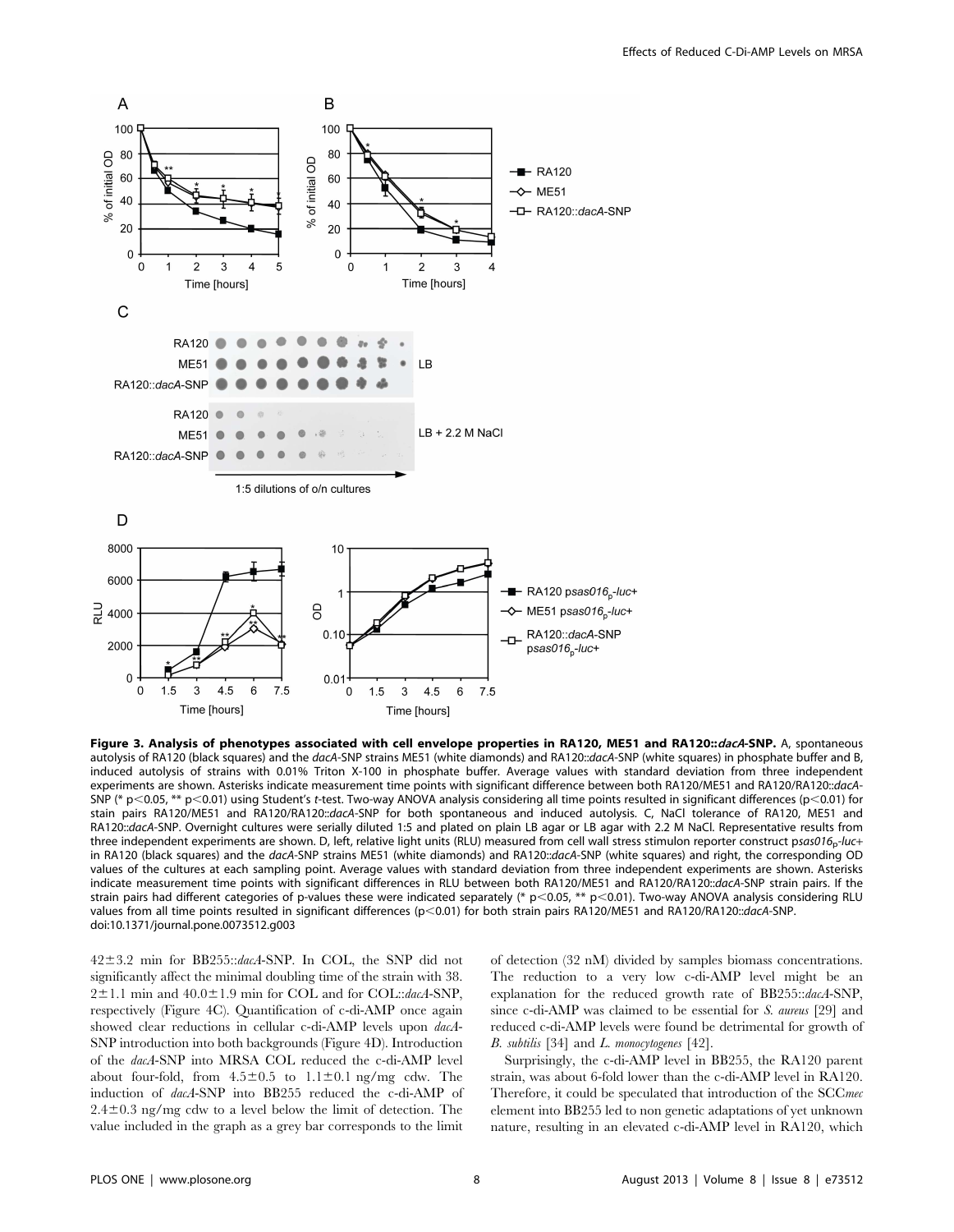

Figure 4. Effect of dacA-SNP on oxacillin resistance, fitness and the c-di-AMP levels in MSSA strain BB255 and MRSA strain COL. A, oxacillin population analysis profile of wild type strains BB255 (black triangle) and COL (black circle) and their corresponding dacA-SNP strains BB255::dacA-SNP (white triangle) and COL::dacA-SNP (white circle). Representative data from three independent experiments are shown. B, growth curves of BB255 and BB255::dacA-SNP and C, growth curves of COL and COL::dacA-SNP. Representative data from three independent experiments are shown. D, cellular levels of c-di-AMP quantified by LC-MS in ng per mg cellular dry weight (cdw). Average values from five biological replicates with standard deviation are shown. Grey bar with asterisk (\*) indicates c-di-AMP concentration was blow detection limit and the given value represents maximal concentration which was estimated by dividing the limit of detection (32 nM) by the samples biomass concentrations. Two asterisks (\*\*) indicate a significant difference using Student's t-test (p<0.01) and the dashed bracket indicates statistical analysis was performed using the estimated maximal value for BB255::dacA-SNP. doi:10.1371/journal.pone.0073512.g004

was reduced by the *dacA* mutation to a wild type level in ME51 and RA120::dacA-SNP. However, to our knowledge, no studies on the natural variation of the c-di-AMP levels in different strain backgrounds have been performed yet and current data suggests that c-di-AMP levels are not generally higher in MRSA, since Corrigan et al. did not detect a difference in c-di-AMP levels between MRSA and MSSA [29]. Thus, more work is required to confirm and explain the possibly elevated c-di-AMP levels in RA120 and to generally understand the mechanisms by which cdi-AMP affects beta-lactam resistance. So far, forces driving acquisition of mutations in c-di-AMP synthesising gene dacA or the degrading enzyme  $gdpP$  seem to include stress caused by i) selective pressure by beta-lactams [38,39,41] ii) disturbance of cell envelope integrity due to LTA-deficiency [29] or iii) selective pressure on fitness such as the conditions occurring in mixed growth competition experiments ([54], this work). Why and how altering c-di-AMP levels under these conditions might be an advantage for S. aureus remains to be elucidated. As a second messenger, c-di-AMP can be expected to control several factors involved in different cellular processes, which might explain why alterations in c-di-AMP levels can lead to such diverse phenotypes as changes in antibiotic resistance, cell envelope stability, cell division, biofilm

formation, growth rate, transcription of regulators, expression of virulence factors and pathogenicity.

#### Conclusion

This is the first time that a mutation in dacA, resulting in decreased c-di-AMP levels, was shown to reduce methicillin resistance and increase growth rates. Markerless allelic replacement confirmed that the dacA mutation could transform a highly homogenously methicillin resistant strain into a faster growing but lower-level and heterogeneously resistant MRSA. The impact of the dacA-SNP on c-di-AMP levels and fitness seemed to vary between strain backgrounds. Analysis of cell envelope properties of the strains with the dacA mutation revealed reduced autolysis, increased salt tolerance and a reduction in the basal expression level of the cell wall stress stimulon, providing further confirmation for a cell envelope associated signalling function of c-di-AMP. Further research is required to understand how cellular c-di-AMP levels influence fitness and resistance. This will involve investigating possible connections between the phenotypes associated with altered c-di-AMP levels and the five recently identified c-di-AMP targets and the potential identification of additional targets of c-di-AMP-dependent regulation.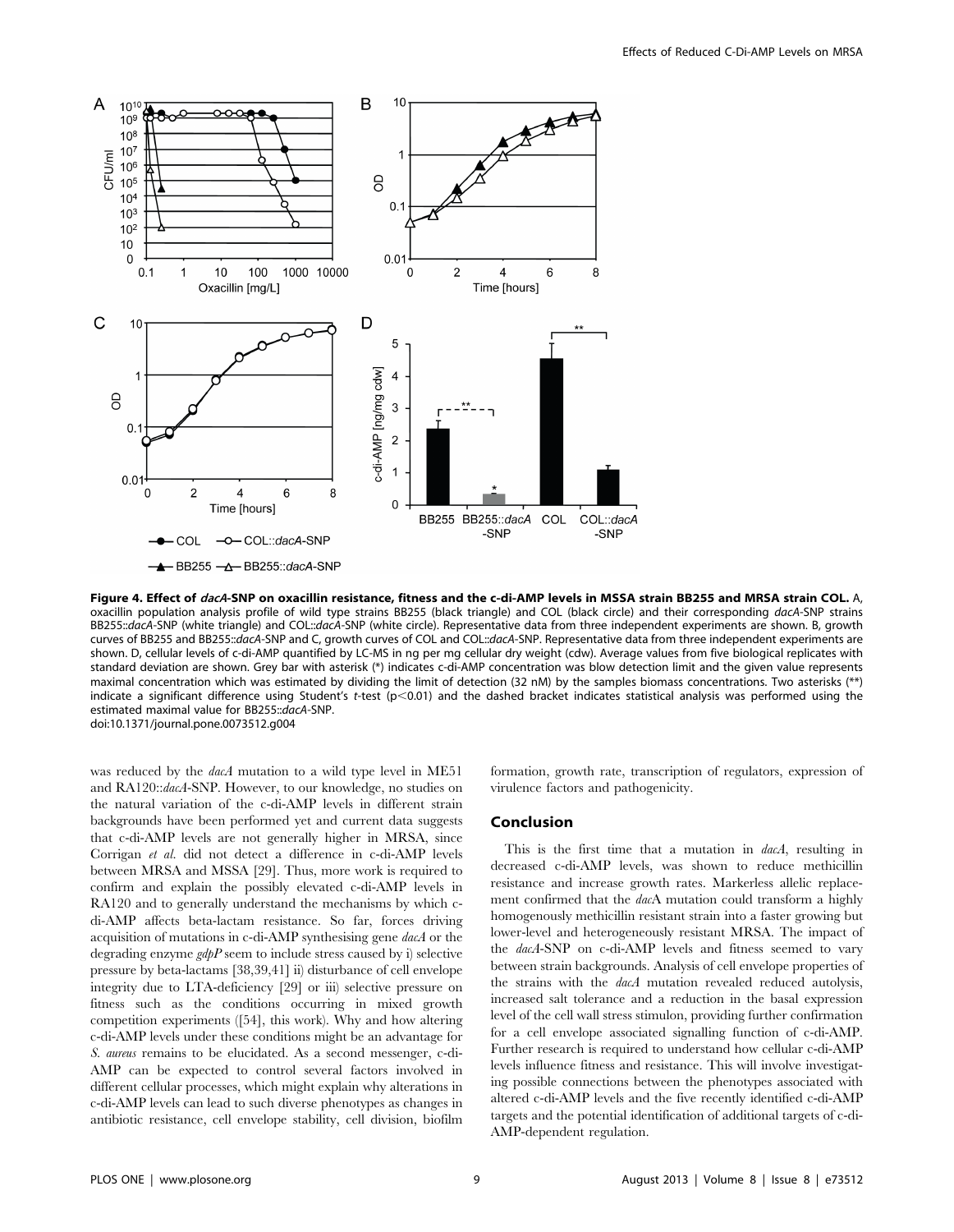#### Supporting Information

Table S1 Complete list of differences in BB255, ME51 and RA120 compared to the NCTC8325 sequence including SNPs and DIPs identified by Berscheid et al. 2012 [55].

(DOC)

#### References

- 1. Oliveira DC, Tomasz A, de Lencastre H (2002) Secrets of success of a human pathogen: molecular evolution of pandemic clones of meticillin-resistant Staphylococcus aureus. Lancet Infect Dis 2: 180–189.
- 2. Yamamoto T, Nishiyama A, Takano T, Yabe S, Higuchi W, et al. (2010) Community-acquired methicillin-resistant Staphylococcus aureus: community transmission, pathogenesis, and drug resistance. J Infect Chemother 16: 225–254.
- 3. Mediavilla JR, Chen L, Mathema B, Kreiswirth BN (2012) Global epidemiology of community-associated methicillin resistant Staphylococcus aureus (CA-MRSA). Curr Opin Microbiol 15: 588–595.
- 4. Otto M (2010) Basis of virulence in community-associated methicillin-resistant Staphylococcus aureus. Annu Rev Microbiol 64: 143–162.
- 5. Otto M (2012) MRSA virulence and spread. Cell Microbiol 14: 1513–1521.
- 6. Jarvis WR, Jarvis AA, Chinn RY (2012) National prevalence of methicillinresistant Staphylococcus aureus in inpatients at United States health care facilities, 2010. Am J Infect Control 40: 194–200.
- 7. Ryffel C, Strässle A, Kayser FH, Berger-Bächi B (1994) Mechanisms of heteroresistance in methicillin-resistant Staphylococcus aureus. Antimicrob Agents Chemother 38: 724–728.
- 8. Berger-Bächi B, Barberis-Maino L, Strässle A, Kayser FH (1989) FemA, a hostmediated factor essential for methicillin resistance in Staphylococcus aureus: molecular cloning and characterization. Mol Gen Genet 219: 263–269.
- 9. Murakami K, Tomasz A (1989) Involvement of multiple genetic determinants in high-level methicillin resistance in Staphylococcus aureus. J Bacteriol 171: 874–879.
- 10. de Lencastre H, Tomasz A (1994) Reassessment of the number of auxiliary genes essential for expression of high-level methicillin resistance in Staphylococcus aureus. Antimicrob Agents Chemother 38: 2590–2598.
- 11. Glanzmann P, Gustafson J, Komatsuzawa H, Ohta K, Berger-Bächi B (1999) glmM operon and methicillin-resistant glmM suppressor mutants in Staphylococcus aureus. Antimicrob Agents Chemother 43: 240–245.
- 12. Ornelas-Soares A, de Lencastre H, de Jonge BL, Tomasz A (1994) Reduced methicillin resistance in a new Staphylococcus aureus transposon mutant that incorporates muramyl dipeptides into the cell wall peptidoglycan. J Biol Chem 269: 27246–27250.
- 13. Sobral RG, Ludovice AM, de Lencastre H, Tomasz A (2006) Role of murF in cell wall biosynthesis: isolation and characterization of a murF conditional mutant of Staphylococcus aureus. J Bacteriol 188: 2543-2553.
- 14. Ling B, Berger-Bachi B (1998) Increased overall antibiotic susceptibility in Staphylococcus aureus femAB null mutants. Antimicrob Agents Chemother 42: 936– 938.
- 15. Pinho MG, de Lencastre H, Tomasz A (2001) An acquired and a native penicillin-binding protein cooperate in building the cell wall of drug-resistant staphylococci. Proc Natl Acad Sci U S A 98: 10886–10891.
- 16. Memmi G, Filipe SR, Pinho MG, Fu Z, Cheung A (2008) Staphylococcus aureus PBP4 is essential for beta-lactam resistance in community-acquired methicillinresistant strains. Antimicrob Agents Chemother 52: 3955–3966.
- 17. Maki H, Yamaguchi T, Murakami K (1994) Cloning and characterization of a gene affecting the methicillin resistance level and the autolysis rate in Staphylococcus aureus. J Bacteriol 176: 4993–5000.
- 18. Nakao A, Imai S, Takano T (2000) Transposon-mediated insertional mutagenesis of the D-alanyl-lipoteichoic acid (dlt) operon raises methicillin resistance in Staphylococcus aureus. Res Microbiol 151: 823-829.
- 19. Dengler V, Stutzmann Meier P, Heusser R, Kupferschmied P, Fazekas J, et al. (2012) Deletion of hypothetical wall teichoic acid ligases in Staphylococcus aureus activates the cell wall stress response. FEMS Microbiol Lett 333: 109–120.
- 20. Hübscher J, McCallum N, Sifri CD, Majcherczyk PA, Entenza JM, et al. (2009) MsrR contributes to cell surface characteristics and virulence in Staphylococcus aureus. FEMS Microbiol Lett 295: 251–260.
- 21. de Lencastre H, Wu SW, Pinho MG, Ludovice AM, Filipe S, et al. (1999) Antibiotic resistance as a stress response: complete sequencing of a large number of chromosomal loci in Staphylococcus aureus strain COL that impact on the expression of resistance to methicillin. Microb Drug Resist 5: 163–175.
- 22. Schulthess B, Meier S, Homerova D, Goerke C, Wolz C, et al. (2009) Functional characterization of the sigmaB-dependent yabJ-spoVG operon in Staphylococcus aureus: role in methicillin and glycopeptide resistance. Antimicrob Agents Chemother 53: 1832–1839.
- 23. Piriz Duran S, Kayser FH, Berger-Bächi B (1996) Impact of sar and agr on methicillin resistance in Staphylococcus aureus. FEMS Microbiol Lett 141: 255–260.

#### Acknowledgments

We thank Michal Okoniewski from the Functional Genomics Center Zurich for the help with genome sequence analysis and Hitoshi Komatsuzawa for kindly donating the rabbit anti PBP4 antibodies.

#### Author Contributions

Conceived and designed the experiments: VD NM PK PC AP JAV BB MMS. Performed the experiments: VD NM PK PC AP MMS. Analyzed the data: VD NM PK PC AP JAV BB MMS. Wrote the paper: VD NM PK JAV BB MMS.

- 24. McCallum N, Hinds J, Ender M, Berger-Bächi B, Stutzmann Meier P (2010) Transcriptional profiling of XdrA, a new regulator of spa transcription in Staphylococcus aureus. J Bacteriol 192: 5151–5164.
- 25. Seidl K, Stucki M, Ruegg M, Goerke C, Wolz C, et al. (2006) Staphylococcus aureus CcpA affects virulence determinant production and antibiotic resistance. Antimicrob Agents Chemother 50: 1183–1194.
- 26. Quiblier C, Zinkernagel AS, Schuepbach RA, Berger-Bächi B, Senn MM (2011) Contribution of SecDF to Staphylococcus aureus resistance and expression of virulence factors. BMC Microbiol 11.
- 27. Boyle-Vavra S, Yin S, Daum RS (2006) The VraS/VraR two-component regulatory system required for oxacillin resistance in community-acquired methicillin-resistant Staphylococcus aureus. FEMS Microbiol Lett 262: 163–171.
- 28. Kuroda M, Kuroda H, Oshima T, Takeuchi F, Mori H, et al. (2003) Twocomponent system VraSR positively modulates the regulation of cell-wall biosynthesis pathway in Staphylococcus aureus. Mol Microbiol 49: 807–821.
- 29. Corrigan RM, Abbott JC, Burhenne H, Kaever V, Gründling A (2011) c-di-AMP is a new second messenger in Staphylococcus aureus with a role in controlling cell size and envelope stress. PLoS Pathog 7: e1002217.
- 30. Mwangi MM, Kim C, Chung M, Tsai J, Vijayadamodar G, et al. (2013) Whole-Genome Sequencing Reveals a Link Between beta-Lactam Resistance and Synthetases of the Alarmone (p)ppGpp in Staphylococcus aureus. Microb Drug Resist 19: 153–159.
- 31. Kalia D, Merey G, Nakayama S, Zheng Y, Zhou J, et al. (2013) Nucleotide, c-di-GMP, c-di-AMP, cGMP, cAMP, (p)ppGpp signaling in bacteria and implications in pathogenesis. Chem Soc Rev 42: 305–341.
- 32. Römling U, Balsalobre C (2012) Biofilm infections, their resilience to therapy and innovative treatment strategies. J Intern Med 272: 541–561.
- 33. Witte G, Hartung S, Buttner K, Hopfner KP (2008) Structural biochemistry of a bacterial checkpoint protein reveals diadenylate cyclase activity regulated by DNA recombination intermediates. Mol Cell 30: 167–178.
- 34. Mehne FM, Gunka K, Eilers H, Herzberg C, Kaever V, et al. (2013) Cyclic di-AMP homeostasis in Bacillus subtilis: both lack and high level accumulation of the nucleotide are detrimental for cell growth. J Biol Chem 288: 2004–2017.
- 35. Komatsuzawa H, Ohta K, Sugai M, Fujiwara T, Glanzmann P, et al. (2000) Tn551-mediated insertional inactivation of the fmtB gene encoding a cell wallassociated protein abolishes methicillin resistance in Staphylococcus aureus. J Antimicrob Chemother 45: 421–431.
- 36. Wu SW, De Lencastre H (1999) Mrp--a new auxiliary gene essential for optimal expression of methicillin resistance in Staphylococcus aureus. Microb Drug Resist 5: 9–18.
- 37. Rao F, See RY, Zhang D, Toh DC, Ji Q, et al. (2010) YybT is a signaling protein that contains a cyclic dinucleotide phosphodiesterase domain and a GGDEF domain with ATPase activity. J Biol Chem 285: 473–482.
- 38. Banerjee R, Gretes M, Harlem C, Basuino L, Chambers HF (2010) A mecAnegative strain of methicillin-resistant Staphylococcus aureus with high-level betalactam resistance contains mutations in three genes. Antimicrob Agents Chemother 54: 4900–4902.
- 39. Griffiths JM, O'Neill AJ (2012) Loss of function of the gdpP protein leads to joint beta-lactam/glycopeptide tolerance in Staphylococcus aureus. Antimicrob Agents Chemother 56: 579–581.
- 40. Luo Y, Helmann JD (2012) Analysis of the role of Bacillus subtilis sigma(M) in beta-lactam resistance reveals an essential role for c-di-AMP in peptidoglycan homeostasis. Mol Microbiol 83: 623–639.
- 41. Pozzi C, Waters EM, Rudkin JK, Schaeffer CR, Lohan AJ, et al. (2012) Methicillin resistance alters the biofilm phenotype and attenuates virulence in Staphylococcus aureus device-associated infections. PLoS Pathog 8: e1002626.
- 42. Witte CE, Whiteley AT, Burke TP, Sauer JD, Portnoy DA, et al. (2013) Cyclic di-AMP Is Critical for Listeria monocytogenes Growth, Cell Wall Homeostasis, and Establishment of Infection. MBio 4.
- 43. Woodward JJ, Iavarone AT, Portnoy DA (2010) c-di-AMP secreted by intracellular Listeria monocytogenes activates a host type I interferon response. Science 328: 1703–1705.
- 44. Barker JR, Koestler BJ, Carpenter VK, Burdette DL, Waters CM, et al. (2013) STING-Dependent Recognition of Cyclic di-AMP Mediates Type I Interferon Responses during Chlamydia trachomatis Infection. MBio 4.
- 45. Smith WM, Pham TH, Lei L, Dou J, Soomro AH, et al. (2012) Heat resistance and salt hypersensitivity in *Lactococcus lactis* due to spontaneous mutation of